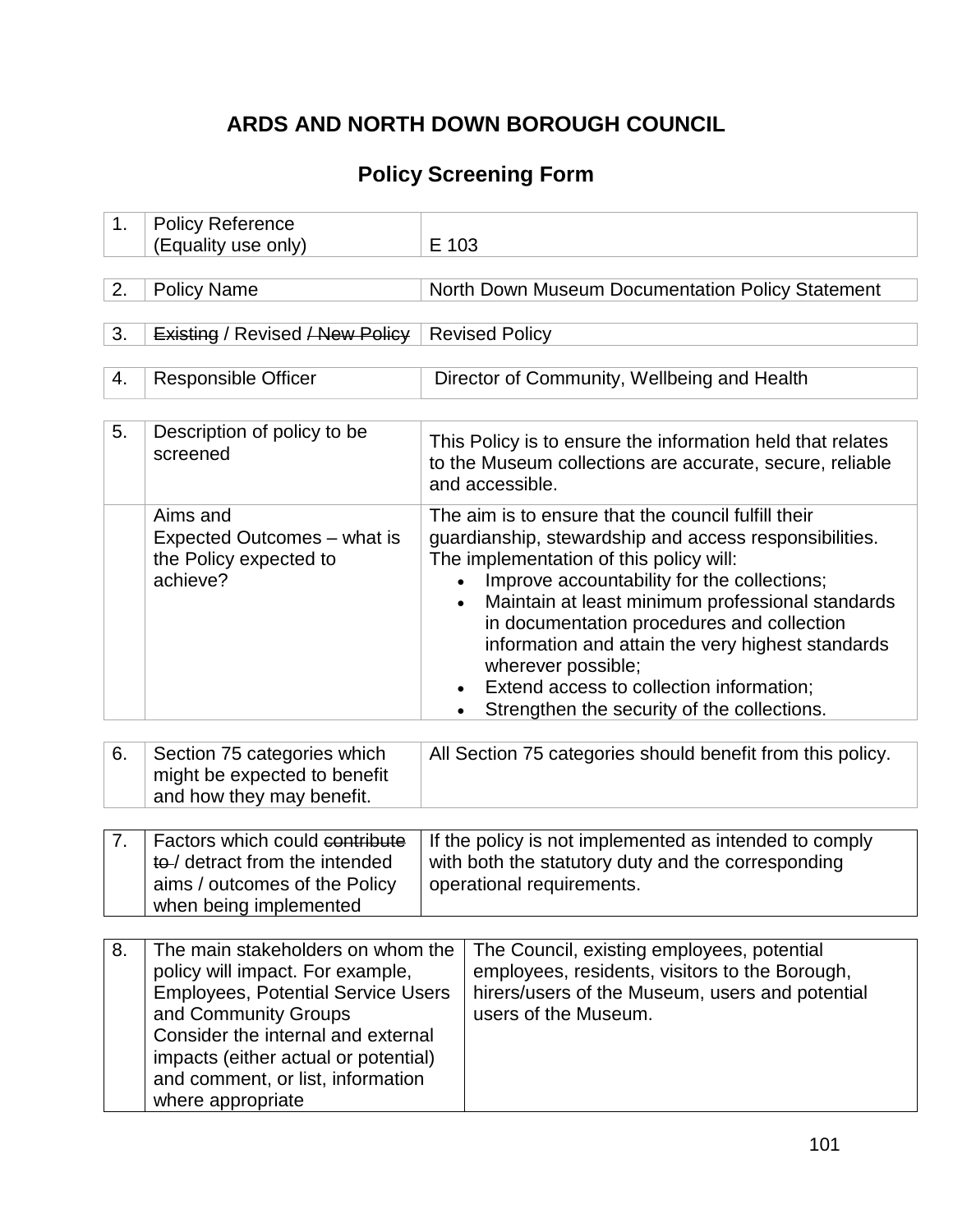| 9. | Please provide details of other policies which have a bearing on this one. |                                                  |
|----|----------------------------------------------------------------------------|--------------------------------------------------|
|    | Policies:<br><b>E15 Corporate Plan</b>                                     | Owned by:<br>Ards and North Down Borough Council |

| 10. | Available evidence (quantitative and qualitative) considered as important to encourage |                                                                                                             |  |
|-----|----------------------------------------------------------------------------------------|-------------------------------------------------------------------------------------------------------------|--|
|     | completion in relation to:                                                             |                                                                                                             |  |
|     | <b>Religious Belief</b>                                                                | This policy is in relation to records and documentation of                                                  |  |
|     | <b>Political Opinion</b>                                                               | museum items. No data or its recording is Section 75 relevant.                                              |  |
|     | <b>Racial Group</b>                                                                    | However systems will be put in place to ensure relevant<br>employees have reasonable adjustments made where |  |
|     | Age                                                                                    |                                                                                                             |  |
|     | <b>Marital Status</b>                                                                  | appropriate to carry out their full range of responsibilities.                                              |  |
|     | Sexual orientation                                                                     |                                                                                                             |  |
|     | Men & Women generally                                                                  |                                                                                                             |  |
|     | <b>Disability</b>                                                                      |                                                                                                             |  |
|     | <b>Dependents</b>                                                                      |                                                                                                             |  |

| 11. | Based on data previously provided what are the needs, experiences and priorities for each |                                                             |  |
|-----|-------------------------------------------------------------------------------------------|-------------------------------------------------------------|--|
|     | of the following categories, in relation to this policy/decision?                         |                                                             |  |
|     | <b>Religious Belief</b>                                                                   | This policy is about ensuring accurate recording and        |  |
|     | <b>Political Opinion</b>                                                                  | documenting of items. Where necessary reasonable            |  |
|     | <b>Racial Group</b>                                                                       | adjustments will be put in place to enable any employees to |  |
|     | Age                                                                                       | access their duties in an appropriate manner.               |  |
|     | <b>Marital Status</b>                                                                     |                                                             |  |
|     | Sexual orientation                                                                        |                                                             |  |
|     | Men & Women generally                                                                     |                                                             |  |
|     | <b>Disability</b>                                                                         |                                                             |  |
|     | <b>Dependents</b>                                                                         |                                                             |  |

### **Does this Policy require an Equality Impact Assessment?**

| What is the likely impact on equality of opportunity for each of the Section 75 categories? |                                           |                  |
|---------------------------------------------------------------------------------------------|-------------------------------------------|------------------|
|                                                                                             | Detail of Impact                          | Level of Impact  |
|                                                                                             |                                           | Minor/Major/None |
| <b>Religious Belief</b>                                                                     | This policy is to ensure the museum       | <b>None</b>      |
| <b>Political Opinion</b>                                                                    | carries out its guardianship and          |                  |
| <b>Racial Group</b>                                                                         | recording responsibilities in relation to |                  |
| Age                                                                                         | all collected items.                      |                  |
| <b>Marital Status</b>                                                                       |                                           |                  |
| Sexual orientation                                                                          |                                           |                  |
| Men & Women                                                                                 |                                           |                  |
| generally                                                                                   |                                           |                  |
| <b>Disability</b>                                                                           |                                           |                  |
| <b>Dependents</b>                                                                           |                                           |                  |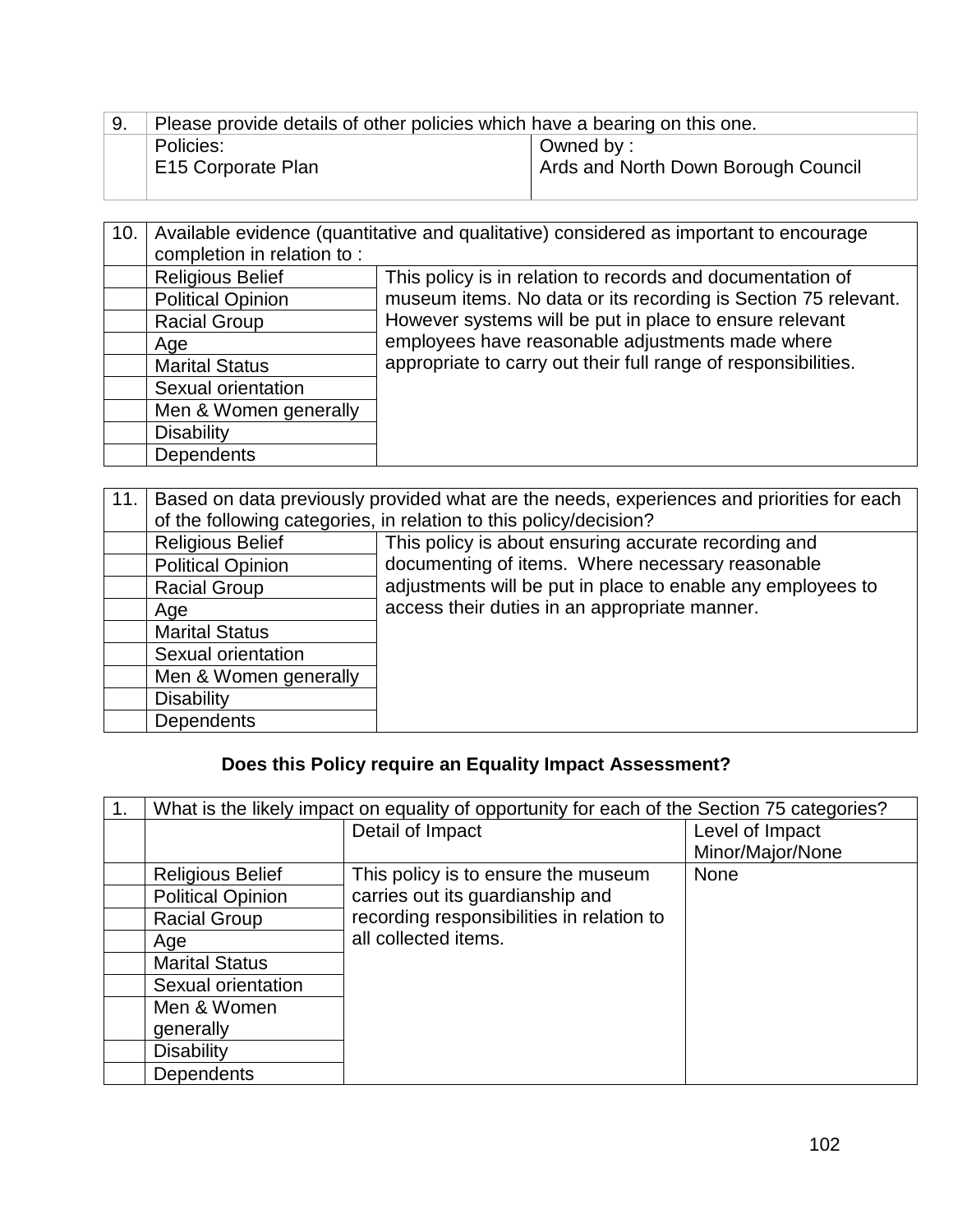2. Are there opportunities to better promote equality of opportunity for people within the Section 75 equality categories? If "Yes", provide details | If "No", provide details Religious Belief No, as this policy looks at how the Council carries out its guardianship and recording responsibilities. Political Opinion Racial Group Age Marital Status Sexual orientation Men & Women generally **Disability Dependents** 

3. To what extent is the Policy likely to impact on Good Relations between people of different religious belief, political opinion or racial group? Details of Impact Level of Impact Minor/Major/None Religious Belief None as the policy is in relation to museum Political Opinion documentation. Racial Group

| 4. | Are there opportunities to better promote Good Relations between people of different<br>religious belief, political opinion or racial group? |  |                                                          |
|----|----------------------------------------------------------------------------------------------------------------------------------------------|--|----------------------------------------------------------|
|    | If "Yes" provide details<br>If "No" provide details                                                                                          |  |                                                          |
|    | <b>Religious Belief</b>                                                                                                                      |  | No as the policy is in relation to museum documentation. |
|    | <b>Political Opinion</b>                                                                                                                     |  |                                                          |
|    | <b>Racial Group</b>                                                                                                                          |  |                                                          |

#### Additional Considerations

| Multiple Identity<br>Considerations                                                                                                                                        | Details of Impact or potential impact (Positive/Negative)                                                                                                                                                                                            |
|----------------------------------------------------------------------------------------------------------------------------------------------------------------------------|------------------------------------------------------------------------------------------------------------------------------------------------------------------------------------------------------------------------------------------------------|
| Are there any potential impacts<br>of the policy decision on<br>people with multiple identities?<br>(e.g. disabled minority ethnic<br>persons)                             | This policy is about recording of relevant information and<br>those responsible for this will have a range of multiple<br>identities. The systems will have due regard to their<br>needs in carrying out their responsibilities under the<br>policy. |
| Where appropriate provide<br>details of data on the impact of<br>the policy on people with<br>multiple identities.<br>Specify relevant Section 75<br>categories concerned. |                                                                                                                                                                                                                                                      |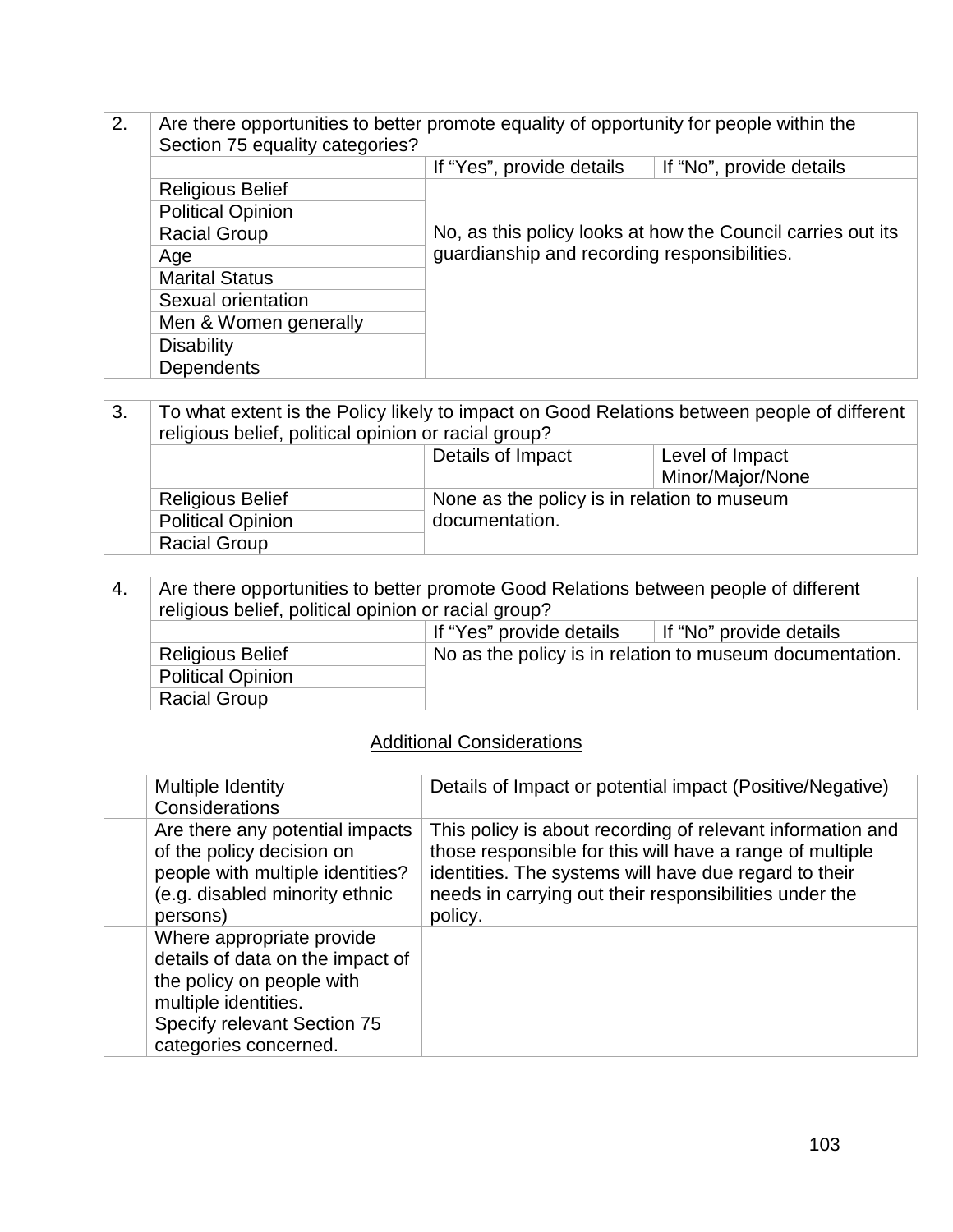#### **Disability Discrimination Order (NI) 2006**

| Does this proposed policy<br>provide an opportunity to:                           | Yes / No | Explain your reasoning:                                                                                                                                                    |
|-----------------------------------------------------------------------------------|----------|----------------------------------------------------------------------------------------------------------------------------------------------------------------------------|
| better promote positive<br>$\blacksquare$<br>attitudes towards disabled<br>people | Yes      | Systems will be put in place to ensure<br>employees have reasonable adjustments<br>made where appropriate to carry out their<br>full range of duties and responsibilities. |
| increase participation by<br>$\blacksquare$<br>disabled people in public<br>life  |          |                                                                                                                                                                            |

#### Monitoring Arrangements

Section 75 places a requirement on the Council to have equality monitoring arrangements in place in order to assess the impact of policies and services, help identify barriers to fair participation and to better promote equality of opportunity.

| Outline what data you could<br>collect in the future in order to<br>monitor the impact of this<br>policy / decision on equality,<br>good relations and disability<br>duties | Reasonable adjustments required for ensuring system is<br>appropriate for employees to carry out their duties. |
|-----------------------------------------------------------------------------------------------------------------------------------------------------------------------------|----------------------------------------------------------------------------------------------------------------|
|-----------------------------------------------------------------------------------------------------------------------------------------------------------------------------|----------------------------------------------------------------------------------------------------------------|

#### Consideration of Human Rights

The Human Rights Act 1998 brings the European Convention on Human Rights (ECHR) into UK and, therefore, Northern Ireland. Indicate below any potential *adverse impacts* that the policy / decision may have in relation to human rights issues

| <b>Right to Life</b>                         | Article 2 |  |
|----------------------------------------------|-----------|--|
| Prohibition to torture, inhuman or degrading | Article 3 |  |
| treatment                                    |           |  |
| Prohibition of slavery and forced labour     | Article 4 |  |
| <b>Right to Liberty and Security</b>         | Article 5 |  |
| Right to a Fair and Public Trial             | Article 6 |  |
| Right to no punishment without due legal     | Article 7 |  |
| process                                      |           |  |
| Right to respect for private and family      | Article 8 |  |
| life, home and correspondence                |           |  |
| Right to freedom of thought, conscience and  | Article 9 |  |
| religion                                     |           |  |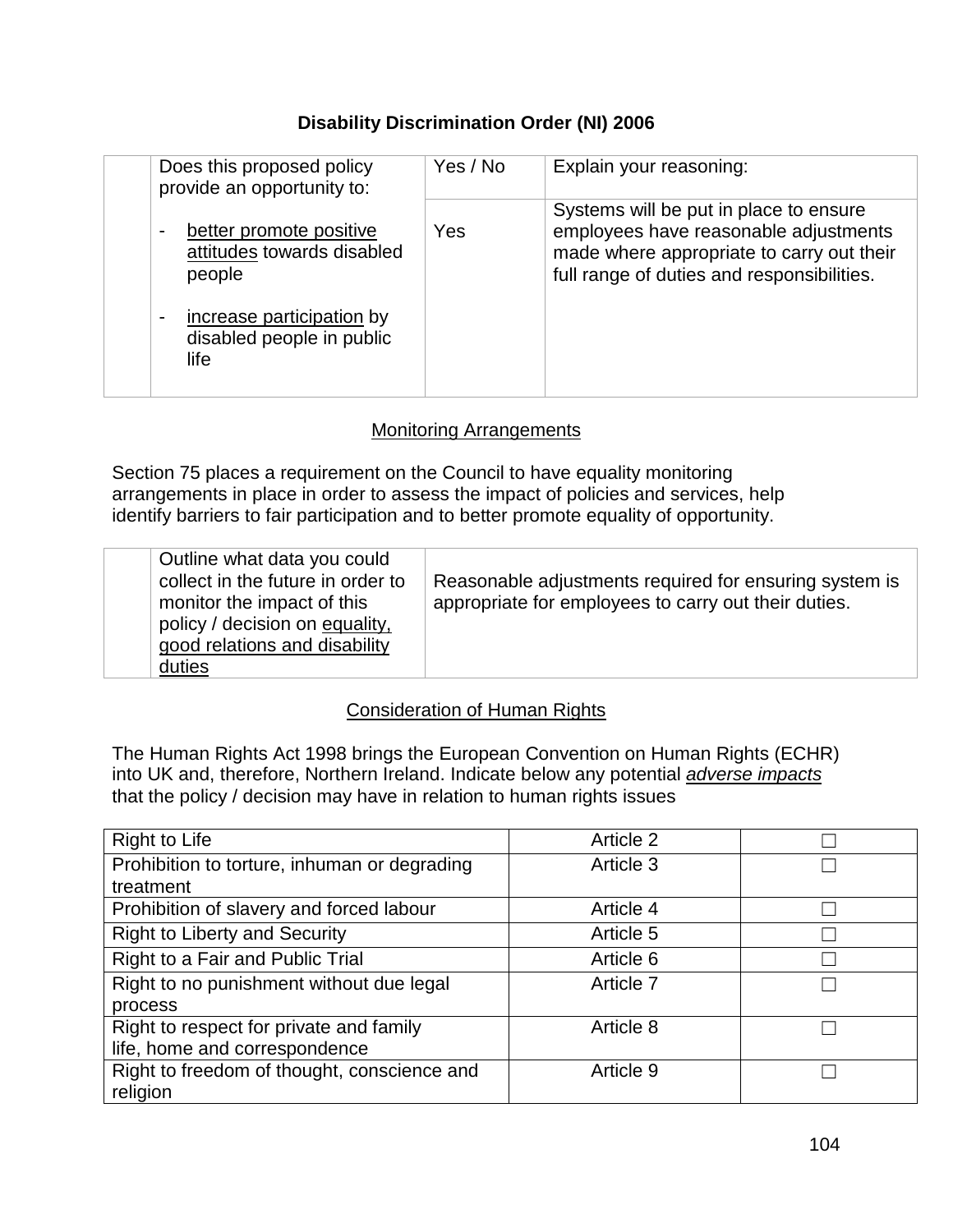| Right to freedom of Expression            | Article 10 |  |
|-------------------------------------------|------------|--|
| Right to freedom of peaceful assembly and | Article 11 |  |
| association                               |            |  |
| Right to marry and found a family         | Article 12 |  |
| The prohibition on discrimination         | Article 14 |  |
| Protection of property and enjoyment of   | Protocol 1 |  |
| possessions                               | Article 1  |  |
| Right to education                        | Protocol 1 |  |
|                                           | Article 2  |  |
| Right to free and secret election         | Protocol 1 |  |
|                                           | Article 3  |  |

| Please explain any adverse<br>impacts on human rights that<br>you have identified?                         |  |
|------------------------------------------------------------------------------------------------------------|--|
| Please indicate any ways in<br>which you consider the policy<br>positively promotes Human<br><b>Rights</b> |  |

I can confirm that the proposed policy / decision have been screened for:-

| Equality of opportunity and good relations |
|--------------------------------------------|
| Disabilities duties; and                   |
| Human rights issues                        |

On the basis of the answers to the screening questions, I recommend that this policy / decision is:-

| X. | Screened Out – No EQIA necessary (no impacts)     |  |
|----|---------------------------------------------------|--|
|    | Screened Out – Mitigating Actions (minor impacts) |  |
|    | Screened In - Necessary to conduct a full EQIA    |  |
|    | Please detail actions to be taken:                |  |
|    |                                                   |  |
|    |                                                   |  |

Screening assessment completed by:-

Name: Heather McGuicken Title: Museum Manager Date: 21 February 2017 Signature:

Director/Head of Service decision approved by: